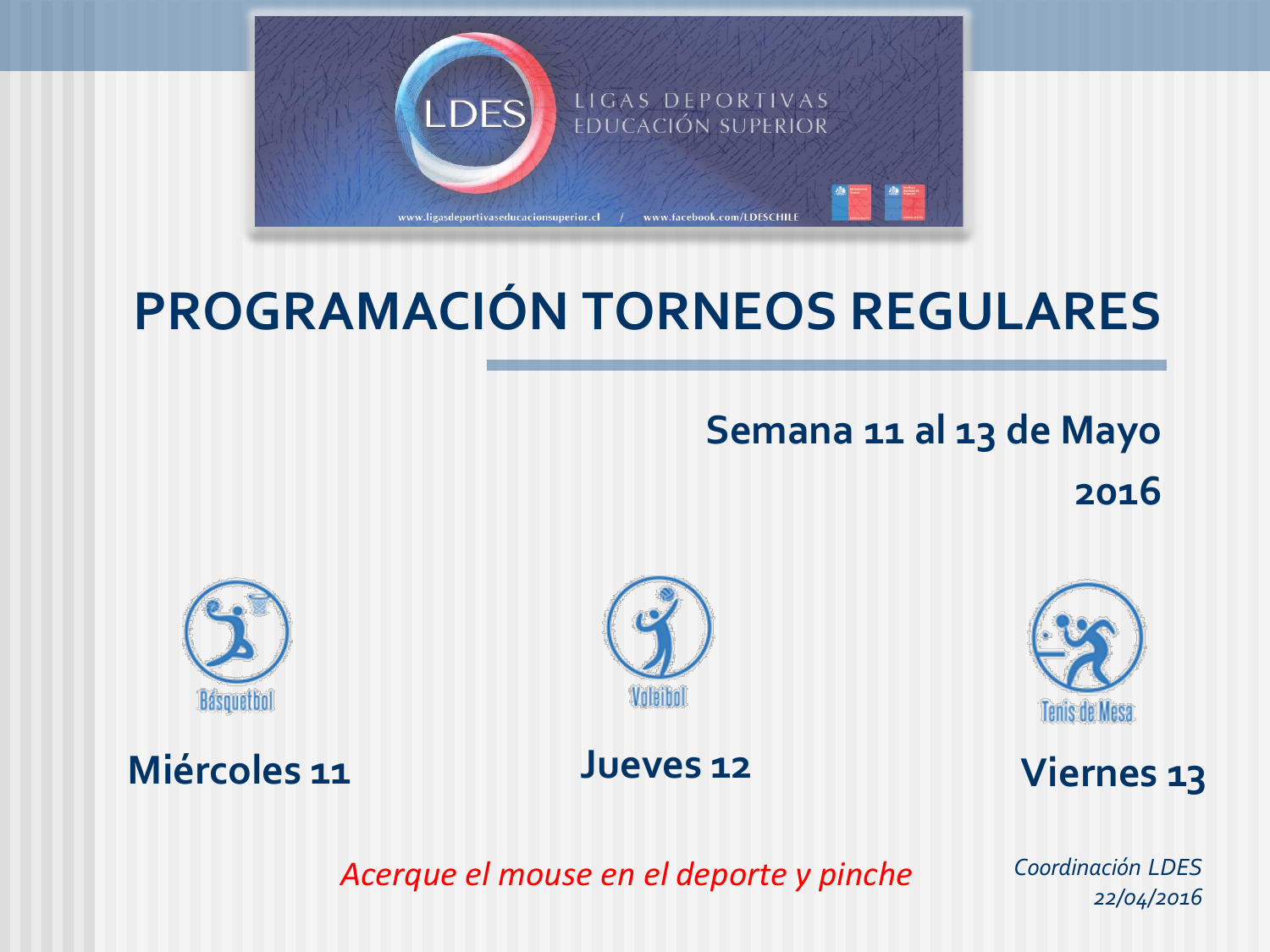



## **PROGRAMACIÓN BASQUETBOL Damas y Varones**

| TORNEO OFICIAL BÁSQUETBOL LDES 2016 FECHA 5 |                       |                |                 |                 |               |                |                                           |                        |                          |  |  |
|---------------------------------------------|-----------------------|----------------|-----------------|-----------------|---------------|----------------|-------------------------------------------|------------------------|--------------------------|--|--|
| <b>FECHA</b>                                | <b>RECINTO</b>        | <b>HORARIO</b> | <b>EQUIPO 1</b> | <b>EQUIPO 2</b> | <b>GÉNERO</b> | <b>SERIE</b>   | <b>DIRECCIÓN</b>                          | <b>ENC. DE RECINTO</b> | <b>PRIMEROS AUXILIOS</b> |  |  |
| 11-may                                      | <b>PUC</b>            | 19:00          | PUC.            | <b>USACH</b>    | <b>DAMAS</b>  | <b>HONOR</b>   | PINTOR BENITO REBOLLEDO 1710, MACUL       |                        |                          |  |  |
| $11$ -may                                   |                       | 20:30          | <b>PUC</b>      | <b>USACH</b>    | VARÓN         | <b>HONOR</b>   |                                           |                        |                          |  |  |
| 11-may                                      |                       | 18.15          | UBO.            | <b>UANDES</b>   | <b>DAMAS</b>  | <b>ASCENSO</b> | ASCENSO VICUÑA MACKENNA 3939, SAN JOAQUÍN |                        |                          |  |  |
| 11-may                                      | <b>UFSM</b>           | 19:45          | UBO.            | <b>UANDES</b>   | VARÓN         |                |                                           |                        |                          |  |  |
| 11-may                                      |                       | 21:00          | <b>UFSM</b>     | DUOC UC         | VARÓN         | <b>HONOR</b>   |                                           |                        |                          |  |  |
| 11-may                                      | <b>UNAB</b>           | 18:00          | <b>UTEM</b>     | <b>UAH</b>      | <b>DAMAS</b>  | <b>ASCENSO</b> |                                           |                        |                          |  |  |
| 11-may                                      |                       | 19:30          | <b>UNAB</b>     | <b>UCH</b>      | <b>DAMAS</b>  | <b>HONOR</b>   | ANTONIO VARAS 807, PROVIDENCIA            |                        |                          |  |  |
| $11$ -may                                   |                       | 21:00          | <b>UNAB</b>     | <b>UCH</b>      | <b>VARÓN</b>  | <b>HONOR</b>   |                                           |                        |                          |  |  |
| 11-may                                      | <b>SAN IGNACIO AO</b> | 19:15          | <b>UMCE</b>     | <b>UDLA</b>     | <b>DAMAS</b>  | <b>HONOR</b>   |                                           |                        |                          |  |  |
| $11$ -mav                                   |                       | 20:45          | <b>UAH</b>      | <b>UMCE</b>     | VARÓN         | <b>ASCENSO</b> | VIDAURRE 1451, SANTIAGO                   |                        |                          |  |  |

<span id="page-1-0"></span>**\*UTEM en Toma y USACH con problemas de tablero. Los encuentros programados en dichos gimnasios fueron suspendidos**

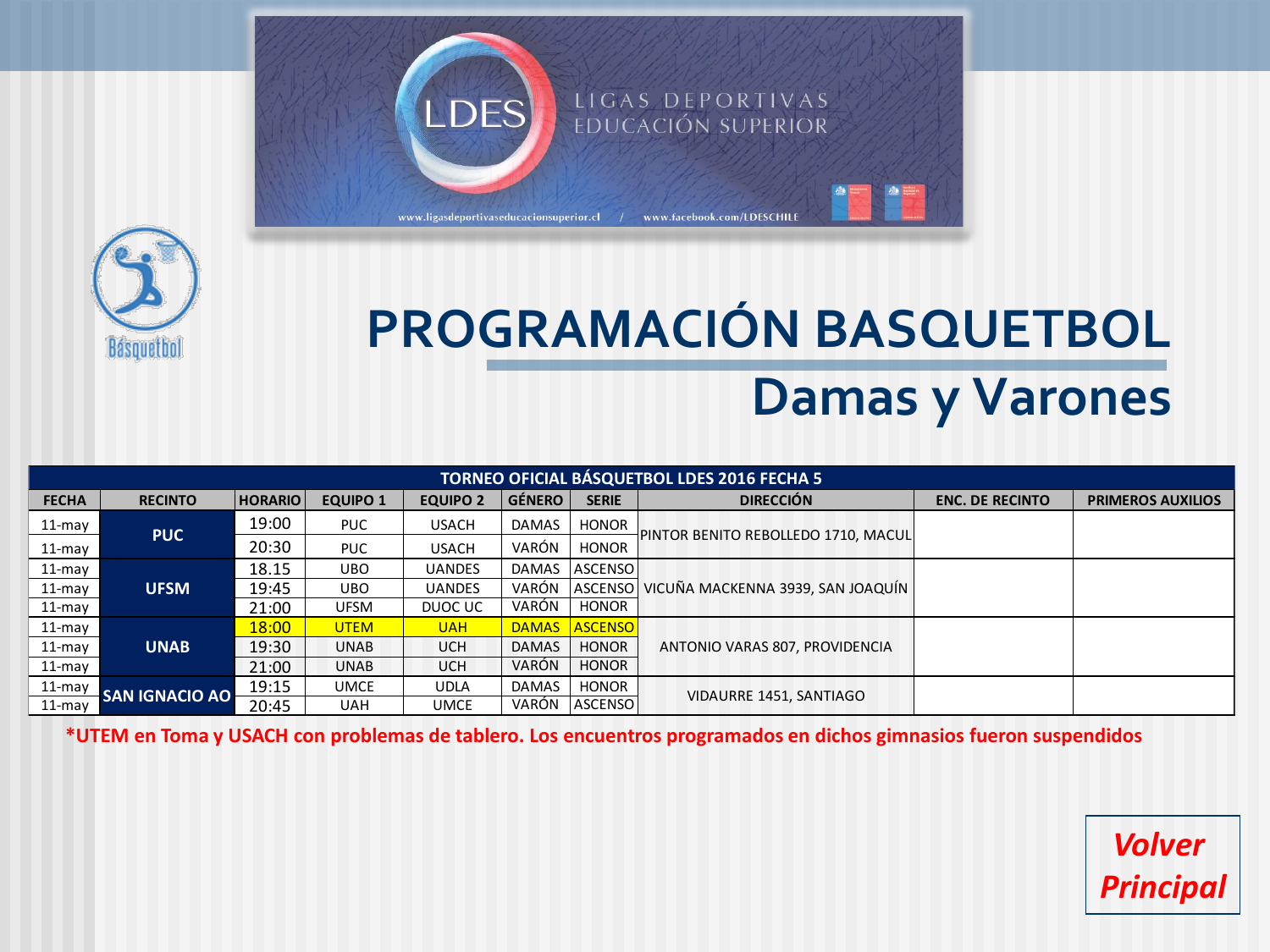

## **PROGRAMACIÓN VOLEIBOL Damas y Varones**

<span id="page-2-0"></span>

| <b>TORNEO OFICIAL VÓLEIBOL LDES FECHA 5</b> |                   |       |                         |                  |                |                 |                                   |                            |                         |  |  |
|---------------------------------------------|-------------------|-------|-------------------------|------------------|----------------|-----------------|-----------------------------------|----------------------------|-------------------------|--|--|
| <b>FECHA</b>                                | <b>RECINTO</b>    |       | <b>HORARIO EQUIPO 1</b> | <b>EQUIPO 2</b>  | <b>GÉNERO</b>  | <b>SERIE</b>    | <b>DIRECCIÓN</b>                  | <b>DIRECTOR DE RECINTO</b> | <b>ASISTENTE MÉDICO</b> |  |  |
| 12-may                                      | <b>USACH</b>      | 19:00 | <b>USACH</b>            | PUC.             | <b>DAMAS</b>   | <b>HONOR</b>    | EL BELLOTO 3580, ESTACIÓN CENTRAL | PATRICIO ÑANCO             | NICOLÁS MUÑOZ           |  |  |
| $12$ -may                                   |                   | 20:30 | <b>USACH</b>            | PUC.             | <b>VARONES</b> | <b>HONOR</b>    |                                   |                            |                         |  |  |
| 12-may                                      | <b>UNAB</b>       | 19:00 | <b>UNAB</b>             | <b>UMCE</b>      | <b>DAMAS</b>   | <b>HONOR</b>    | ANTONIO VARAS 807, PROVIDENCIA    | MARÍA PAZ MOYA             | NICOLE DUBÓ             |  |  |
| 12-may                                      |                   | 20:30 | <b>UNAB</b>             | <b>UMCE</b>      | VARONES        | <b>HONOR</b>    |                                   |                            |                         |  |  |
| 12-may                                      | <b>UCHILE</b>     | 19:00 | UCHILE                  | <b>UDLA</b>      | <b>DAMAS</b>   | <b>HONOR</b>    | <b>BEAUCHEF 851, SANTIAGO</b>     | <b>JUAN PABLO PÉREZ</b>    | ELADIO ACUÑA            |  |  |
| 12-may                                      |                   | 20:00 | <b>UCHILE</b>           | <b>UDLA</b>      | VARONES        | <b>HONOR</b>    |                                   |                            |                         |  |  |
| 12-may                                      |                   | 19:00 | <b>USS</b>              | <b>UAH</b>       | <b>DAMAS</b>   | <b>HONOR</b>    | BELLAVISTA 08, SANTIAGO           | CARLOS EGAÑA               | YASNA LABRA             |  |  |
| $12$ -may                                   | <b>USS</b>        | 20:30 | <b>USS</b>              | <b>UAUTONOMA</b> |                | VARONES ASCENSO |                                   |                            |                         |  |  |
| 12-may                                      | <b>UFSM</b>       | 19:00 | <b>UANDES</b>           | <b>DUOC</b>      | <b>DAMAS</b>   | <b>ASCENSO</b>  |                                   | CRISTIÁN VILLARROEL        | NICOL CHANDÍA           |  |  |
| $12$ -may                                   |                   | 20:00 | <b>UFSM</b>             | <b>UDD</b>       | <b>DAMAS</b>   | l ASCENSO l     | VICUÑA MACKENNA 3939, SAN JOAQUÍN |                            |                         |  |  |
| $12$ -may                                   |                   | 21:00 | <b>UFSM</b>             | <b>UTEM</b>      | VARONES        | <b>HONOR</b>    |                                   |                            |                         |  |  |
| 12-may                                      | SIAO <sub>1</sub> | 19:00 | <b>UANDES</b>           | <b>UAH</b>       |                | VARONES ASCENSO |                                   |                            | <b>KATHERINNE CAMP</b>  |  |  |
| 12-may                                      |                   | 20:00 | <b>UDD</b>              | UFT              |                | VARONES ASCENSO |                                   |                            |                         |  |  |
| 12-may                                      | SIAO <sub>2</sub> | 19:00 | <b>UDP</b>              | <b>UTEM</b>      |                | DAMAS ASCENSO   | VIDAURRE 1451, SANTIAGO           | <b>GIANNINA CEA</b>        |                         |  |  |
| $12$ -may                                   |                   | 20:00 | <b>UDP</b>              | <b>UCENTRAL</b>  |                | VARONES ASCENSO |                                   |                            |                         |  |  |

*Volver [Principal](#page-0-0)*